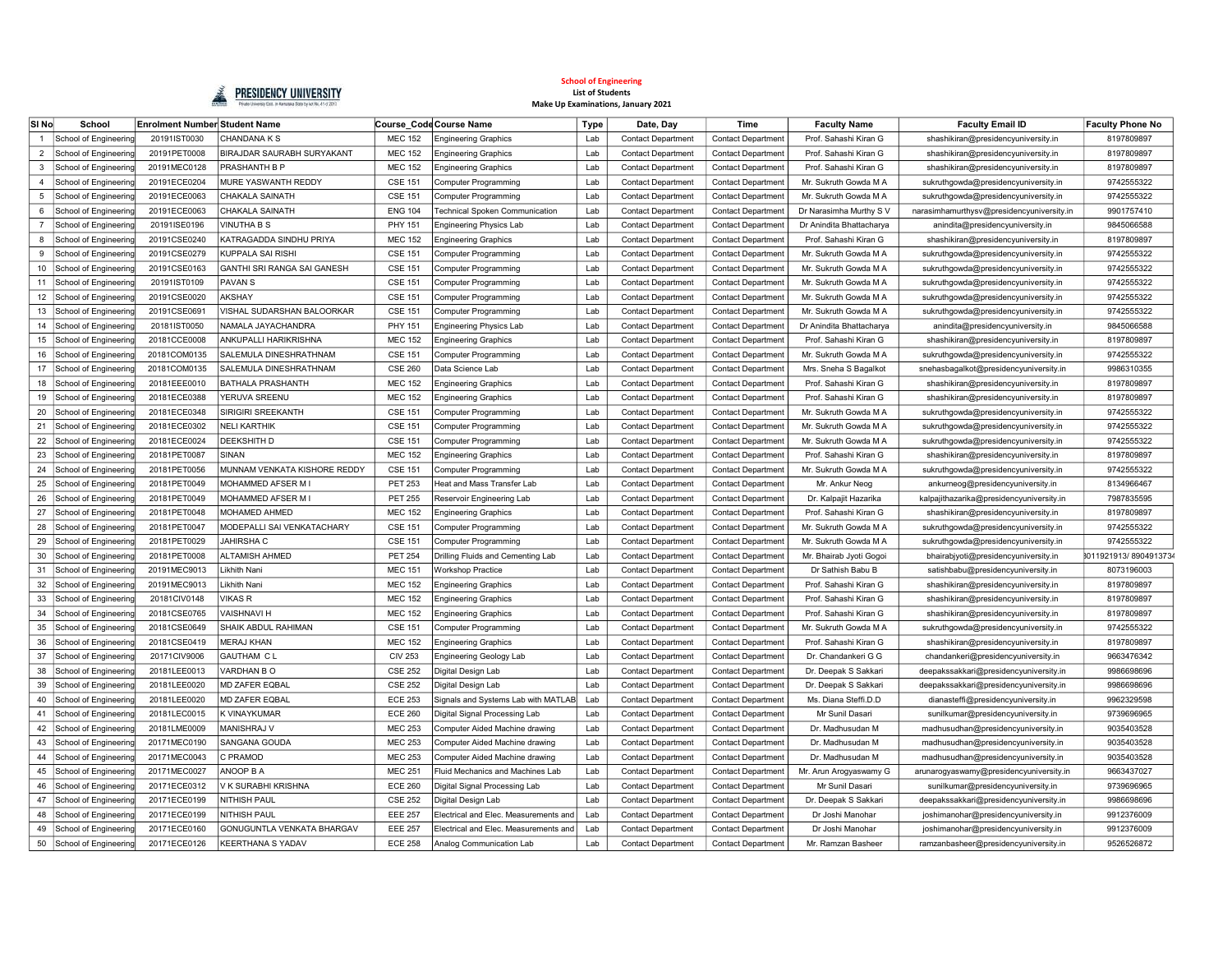

| <b>SI No</b> | School                    | Enrolment Number Student Name |                                |                | Course Code Course Name                         | <b>Type</b> | Date, Day                 | Time                      | <b>Faculty Name</b>      | <b>Faculty Email ID</b>                    | <b>Faculty Phone No</b> |
|--------------|---------------------------|-------------------------------|--------------------------------|----------------|-------------------------------------------------|-------------|---------------------------|---------------------------|--------------------------|--------------------------------------------|-------------------------|
| 51           | School of Engineering     | 20171ECE0121                  | KARTHIK K                      | <b>CSE 252</b> | Digital Design Lab                              | Lab         | <b>Contact Department</b> | <b>Contact Departmen</b>  | Dr. Deepak S Sakkari     | deepakssakkari@presidencyuniversity.in     | 9986698696              |
| 52           | School of Engineering     | 20171ECE0108                  | GOTTAM VISHNU VARDHAN REDDY    | <b>ECE 258</b> | Analog Communication Lab                        | Lab         | <b>Contact Department</b> | Contact Department        | Mr. Ramzan Basheer       | ramzanbasheer@presidencyuniversity.in      | 9526526872              |
| 53           | School of Engineering     | 20171ECE0094                  | GURKHATHULASIREDDY GARI SURYAV | <b>ECE 253</b> | Signals and Systems Lab with MATLAB             | Lab         | <b>Contact Department</b> | <b>Contact Department</b> | Ms. Diana Steffi.D.D     | dianasteffi@presidencyuniversity.in        | 9962329598              |
| 54           | School of Engineering     | 20171ECE0060                  | CHETHAN S                      | <b>EEE 257</b> | Electrical and Elec. Measurements and           | Lab         | <b>Contact Department</b> | <b>Contact Department</b> | Dr Joshi Manohar         | joshimanohar@presidencyuniversity.in       | 9912376009              |
| 55           | School of Engineering     | 20171EEE0075                  | WAIL FUAD GHANEM HAZAEA AQLAN  | <b>EEE 257</b> | Electrical and Elec. Measurements and           | Lab         | <b>Contact Department</b> | <b>Contact Department</b> | Dr Joshi Manohar         | joshimanohar@presidencyuniversity.in       | 9912376009              |
| 56           | School of Engineering     | 20171EEE0075                  | WAIL FUAD GHANEM HAZAEA AQLAN  | <b>EEE 263</b> | Computer Aided Design for Electric Mad          | Lab         | <b>Contact Department</b> | <b>Contact Department</b> | Mr. Ravi V Angadi        | raviangadi@presidencyuniversity.in         | 9964943556              |
| 57           | School of Engineering     | 20171EEE0048                  | HATEM ATA TAHER ABDULAZIZ ATA  | <b>ECE 254</b> | Linear Integrated Circuits Lab                  | Lab         | <b>Contact Department</b> | Contact Department        | Mr Ramzan Bashee         | ramzanbasheer@presidencyuniversity.in      | 9526526872              |
| 58           | School of Engineering     | 20171EEE0048                  | HATEM ATA TAHER ABDULAZIZ ATA  | <b>EEE 255</b> | Electrical Machines Lab - I                     | Lab         | <b>Contact Department</b> | <b>Contact Departmen</b>  | Mr. Bishakh Paul         | bishakhpaul@presidencyuniversity.in        | 8637271369              |
| 59           | School of Engineering     | 20171EEE0048                  | HATEM ATA TAHER ABDULAZIZ ATA  | <b>EEE 257</b> | Electrical and Elec. Measurements and           | Lab         | <b>Contact Department</b> | Contact Department        | Dr Joshi Manohar         | joshimanohar@presidencyuniversity.in       | 9912376009              |
| 60           | School of Engineering     | 20171EEE0041                  | <b>NAVEEN P</b>                | <b>EEE 257</b> | Electrical and Elec. Measurements and           | Lab         | <b>Contact Department</b> | Contact Department        | Dr Joshi Manohar         | joshimanohar@presidencyuniversity.in       | 9912376009              |
| 61           | School of Engineering     | 20171EEE0017                  | <b>EPHNOTH M</b>               | <b>CSE 252</b> | Digital Design Lab                              | Lab         | <b>Contact Department</b> | Contact Department        | Dr. Deepak S Sakkari     | deepakssakkari@presidencyuniversity.in     | 9986698696              |
| 62           | School of Engineering     | 20171EEE0017                  | <b>EPHNOTH M</b>               | <b>EEE 263</b> | Computer Aided Design for Electric Mad          | Lab         | <b>Contact Department</b> | <b>Contact Department</b> | Mr. Ravi V Angadi        | raviangadi@presidencyuniversity.in         | 9964943556              |
| 63           | School of Engineering     | 20171EEE0004                  | AHMED                          | <b>EEE 257</b> | Electrical and Elec. Measurements and           | Lab         | <b>Contact Department</b> | <b>Contact Department</b> | Dr Joshi Manohar         | joshimanohar@presidencyuniversity.in       | 9912376009              |
| 64           | School of Engineering     | 20171CSE0674                  | SOURAV CHIDANAND               | <b>CSE 204</b> | <b>Object Oriented Programming</b>              | Lab         | <b>Contact Department</b> | <b>Contact Department</b> | MS. VINITHA DOMINIC      | vinithadominic@presidencyuniversity.in     | 9481193643              |
| 65           | School of Engineering     | 20171CSE0674                  | SOURAV CHIDANAND               | <b>CSE 251</b> | Data Structures Lab                             | Lab         | <b>Contact Department</b> | Contact Department        | Ms. Madhura              | madhura@presidencyuniversity.in            | 9916484565              |
| 66           | School of Engineering     | 20171CSE0674                  | SOURAV CHIDANAND               | <b>CSE 255</b> | Analysis of Algorithms Lab                      | Lab         | <b>Contact Department</b> | <b>Contact Department</b> | Mr. Mrutyunjaya M S      | mrutyunjaya@presidencyuniversity.in        | 9742038288              |
| 67           | School of Engineering     | 20171CSE0629                  | SHAIK MOHAMMED NASEERUDDIN     | <b>CSE 204</b> | Object Oriented Programming                     | Lab         | <b>Contact Department</b> | <b>Contact Department</b> | MS. VINITHA DOMINIC      | vinithadominic@presidencyuniversity.in     | 9481193643              |
| 68           | School of Engineering     | 20171CSE0618                  | <b>SANTAK DAS</b>              | <b>CSE 251</b> | Data Structures Lab                             | Lab         | <b>Contact Department</b> | <b>Contact Department</b> | Ms. Madhura              | madhura@presidencyuniversity.in            | 9916484565              |
| 69           | School of Engineering     | 20171CSE0618                  | <b>SANTAK DAS</b>              | <b>CSE 255</b> | Analysis of Algorithms Lab                      | Lab         | <b>Contact Department</b> | Contact Departmen         | Mr. Mrutyunjaya M S      | mrutyunjaya@presidencyuniversity.in        | 9742038288              |
| 70           | School of Engineering     | 20171CSE0577                  | RIYAN AJAZ                     | <b>CSE 255</b> | Analysis of Algorithms Lab                      | Lab         | <b>Contact Department</b> | <b>Contact Departmen</b>  | Mr. Mrutyunjaya M S      | mrutyunjaya@presidencyuniversity.in        | 9742038288              |
| 71           | School of Engineering     | 20171CSE0577                  | RIYAN AJAZ                     | <b>CSE 317</b> | Programming in Python                           | Lab         | <b>Contact Department</b> | <b>Contact Departmen</b>  | Ms. Ganga V C            | ganga@presidencyuniversity.in              | 9742017749              |
| 72           | School of Engineering     | 20181CSE9047                  | RAJESH K R                     | <b>CSE 254</b> | Microprocessors and Microcontrollers            | Lab         | <b>Contact Department</b> | <b>Contact Department</b> | Mr. Rama Krishna K       | ramakrishna@presidenyuniversity.in         | 9986971135              |
| 73           | School of Engineering     | 20171CSE0558                  | RAHUL V                        | <b>CSE 254</b> | Microprocessors and Microcontrollers I          | Lab         | <b>Contact Department</b> | <b>Contact Department</b> | Mr. Rama Krishna K       | ramakrishna@presidenyuniversity.in         | 9986971135              |
| 74           | School of Engineering     | 20171CSE0515                  | POTTURU DHARANI                | <b>CSE 251</b> | Data Structures Lab                             | Lab         | <b>Contact Department</b> | <b>Contact Department</b> | Ms. Madhura              | madhura@presidencyuniversity.in            | 9916484565              |
| 75           | School of Engineering     | 20171CSE0515                  | POTTURU DHARANI                | <b>CSE 255</b> | Analysis of Algorithms Lab                      | Lab         | <b>Contact Department</b> | <b>Contact Department</b> | Mr. Mrutyunjaya M S      | mrutyunjaya@presidencyuniversity.in        | 9742038288              |
| 76           | School of Engineering     | 20171CSE0476                  | P MOHAMMAD SHAREEF             | <b>CSE 253</b> | Data Management Systems Lab                     | Lab         | <b>Contact Department</b> | <b>Contact Department</b> | Mr. Mohammed Mujeer Ulla | mohammedmujeerulla@presidencyuniversity.in | 7411184414              |
| 77           | School of Engineering     | 20171CSE0428                  | N NITEESHKUMAR                 | <b>CSE 254</b> | Microprocessors and Microcontrollers La         | Lab         | <b>Contact Department</b> | <b>Contact Department</b> | Mr. Rama Krishna K       | ramakrishna@presidenyuniversity.in         | 9986971135              |
| 78           | School of Engineering     | 20171CSE0428                  | N NITEESHKUMAR                 | <b>CSE 255</b> | Analysis of Algorithms Lab                      | Lab         | <b>Contact Department</b> | <b>Contact Department</b> | Mr. Mrutyunjaya M S      | mrutyunjaya@presidencyuniversity.in        | 9742038288              |
| 79           | School of Engineering     | 20171CSE0419                  | <b>MOHSIN IMAM</b>             | <b>CSE 251</b> | Data Structures Lab                             | Lab         | <b>Contact Department</b> | <b>Contact Department</b> | Ms. Madhura              | madhura@presidencyuniversity.in            | 9916484565              |
| 80           | School of Engineering     | 20171CSE0237                  | <b>HARDIK CHAWDA</b>           | <b>CSE 253</b> | Data Management Systems Lab                     | Lab         | <b>Contact Department</b> | Contact Department        | Mr. Mohammed Mujeer Ulla | mohammedmujeerulla@presidencyuniversity.in | 7411184414              |
| 81           | School of Engineering     | 20181CSE9044                  | D N NIKITHA                    | <b>CSE 253</b> | Data Management Systems Lab                     | Lab         | <b>Contact Department</b> | <b>Contact Departmen</b>  | Mr. Mohammed Mujeer Ulla | mohammedmujeerulla@presidencyuniversity.in | 7411184414              |
| 82           | School of Engineering     | 20171CSE0170                  | CHINTA SUDHEER KUMAR           | <b>CSE 255</b> | Analysis of Algorithms Lab                      | Lab         | <b>Contact Department</b> | <b>Contact Departmen</b>  | Mr. Mrutyunjaya M S      | mrutyunjaya@presidencyuniversity.in        | 9742038288              |
| 83           | School of Engineering     | 20171CSE0045                  | AMAN KUMAR                     | <b>CSE 255</b> | Analysis of Algorithms Lab                      | Lab         | <b>Contact Department</b> | Contact Department        | Mr. Mrutyunjaya M S      | mrutyunjaya@presidencyuniversity.in        | 9742038288              |
| 84           | School of Engineering     | 20171CSE0022                  | ADITYA G                       | <b>CSE 301</b> | Programming in Advanced JAVA                    | Lab         | <b>Contact Department</b> | Contact Department        | Mr Sunil Sahoo           | sunilkumarsahoo@presidencyuniversity.in    | 9393006336              |
| 85           | School of Engineering     | 20171CSE0018                  | ABRAR AKRAM                    | <b>CSE 317</b> | Programming in Python                           | Lab         | <b>Contact Department</b> | <b>Contact Department</b> | Ms. Ganga V C            | ganga@presidencyuniversity.in              | 9742017749              |
| 86           | School of Engineering     | 20171CSE0016                  | <b>ABHISHEK MISHRA</b>         | <b>CSE 254</b> | Microprocessors and Microcontrollers La         | Lab         | <b>Contact Department</b> | <b>Contact Department</b> | Mr. Rama Krishna K       | ramakrishna@presidenyuniversity.in         | 9986971135              |
| 87           | School of Engineering     | 20171CIV0027                  | BHAVYA G                       | <b>MEC 152</b> | <b>Engineering Graphics</b>                     | Lab         | <b>Contact Department</b> | Contact Department        | Prof. Sahashi Kiran G    | shashikiran@presidencyuniversity.in        | 8197809897              |
| 88           | School of Engineering     | 20171CIV0002                  | AABID MOHIUD DIN BHAT          | <b>CIV 253</b> | <b>Engineering Geology Lab</b>                  | Lab         | <b>Contact Department</b> | <b>Contact Department</b> | Dr. Chandankeri G G      | chandankeri@presidencyuniversity.in        | 9663476342              |
| 89           | School of Engineering     | 20171CSE9016                  | PRADEEP S KALMATH              | <b>CSE 252</b> | Digital Design Lab                              | Lab         | <b>Contact Department</b> | <b>Contact Department</b> | Dr. Deepak S Sakkari     | deepakssakkari@presidencyuniversity.in     | 9986698696              |
| 90           | School of Engineering     | 20171CSE9008                  | AFSAR KHAN ASLAM KHAN          | <b>CSE 251</b> | Data Structures Lab                             | Lab         | <b>Contact Department</b> | <b>Contact Department</b> | Ms. Madhura              | madhura@presidencyuniversity.in            | 9916484565              |
| 91           | School of Engineering     | 20171CSE9008                  | AFSAR KHAN ASLAM KHAN          | <b>CSE 252</b> | Digital Design Lab                              | Lab         | <b>Contact Department</b> | Contact Department        | Dr. Deepak S Sakkari     | deepakssakkari@presidencyuniversity.in     | 9986698696              |
| 92           | School of Engineering     | 2016CVE077                    | <b>SAHANA P</b>                | <b>CIV 258</b> | Computer Aided Building Drawing                 | Lab         | <b>Contact Department</b> | Contact Department        | Mr. Dayalan J            | dayalanj@presidencyuniversity.in           | 9845964862              |
| 93           | School of Engineering     | 2016CVE077                    | SAHANA P                       | <b>CIV 261</b> | Computer Aided Structural Analysis              | Lab         | <b>Contact Department</b> | <b>Contact Departmen</b>  | Mr. Gopalkrishnan N.     | gopalakrishnan@presidencyuniversity.in     | 7406578744              |
| 94           | School of Engineering     | 20171ECE0053                  | CHAITHRA E                     | <b>EEE 257</b> | Electrical and Elec. Measurements and           | Lab         | <b>Contact Department</b> | <b>Contact Department</b> | Dr Joshi Manohar         | joshimanohar@presidencyuniversity.in       | 9912376009              |
| 95           | School of Engineering     | 20191LCV0013                  | <b>JAYASURYA</b>               | <b>CIV 208</b> | <b>Fluid Mechanics</b>                          | Theor       | 13-01-2021, Wednesday     | 10.00am to 01.00pm        | Mr. Santhosh M B         | santhoshmb@presidencyuniversity.in         | 7411047645              |
| 96           | School of Engineering     | 20191IST0030                  | CHANDANA K S                   | <b>EEE 101</b> | <b>Elements of Electrical Engineering</b>       | Theor       | 13-01-2021, Wednesday     | 10.00am to 01.00pm        | Mrs. Ragasudha C P       | ragasudha@presidencyuniversity.in          | 8277075460              |
| 97           | School of Engineering     | 20191IST0066                  | KAMMALA HARSHAVARDHAN          | <b>EEE 101</b> | <b>Elements of Electrical Engineering</b>       | Theory      | 13-01-2021, Wednesday     | 10.00am to 01.00pm        | Mrs. Ragasudha C P       | ragasudha@presidencyuniversity.in          | 8277075460              |
| 98           | School of Engineering     | 20191IST0066                  | KAMMALA HARSHAVARDHAN          | <b>ENG 103</b> | Technical Written Communication                 | Theory      | 19-01-2021, Tuesday       | 10.00am to 01.00pm        | Dr.Shibily Nuaman V Z    | shibilynuaman@presidencyuniversity.in      | 9446291720/8606828460   |
| 99           | School of Engineering     | 20191ECE0201                  | MUDIMELA VENKATA LOKESH        | <b>ECE 101</b> | Elements of Electronics Engineering             | Theory      | 13-01-2021, Wednesday     | 10.00am to 01.00pm        | Dr Safinaz               | safinazs@presidencyuniversity.in           | 9632719035              |
|              | 100 School of Engineering | 20191ECE0201                  | MUDIMELA VENKATA LOKESH        | <b>MAT 106</b> | Calculus, Differential Equations and Col Theory |             | 15-01-2021, Friday        | 10.00am to 01.00pm        | Dr. Sandeep Kumar        | sandeepkumar@presidencyuniversity.in       | 9986422003              |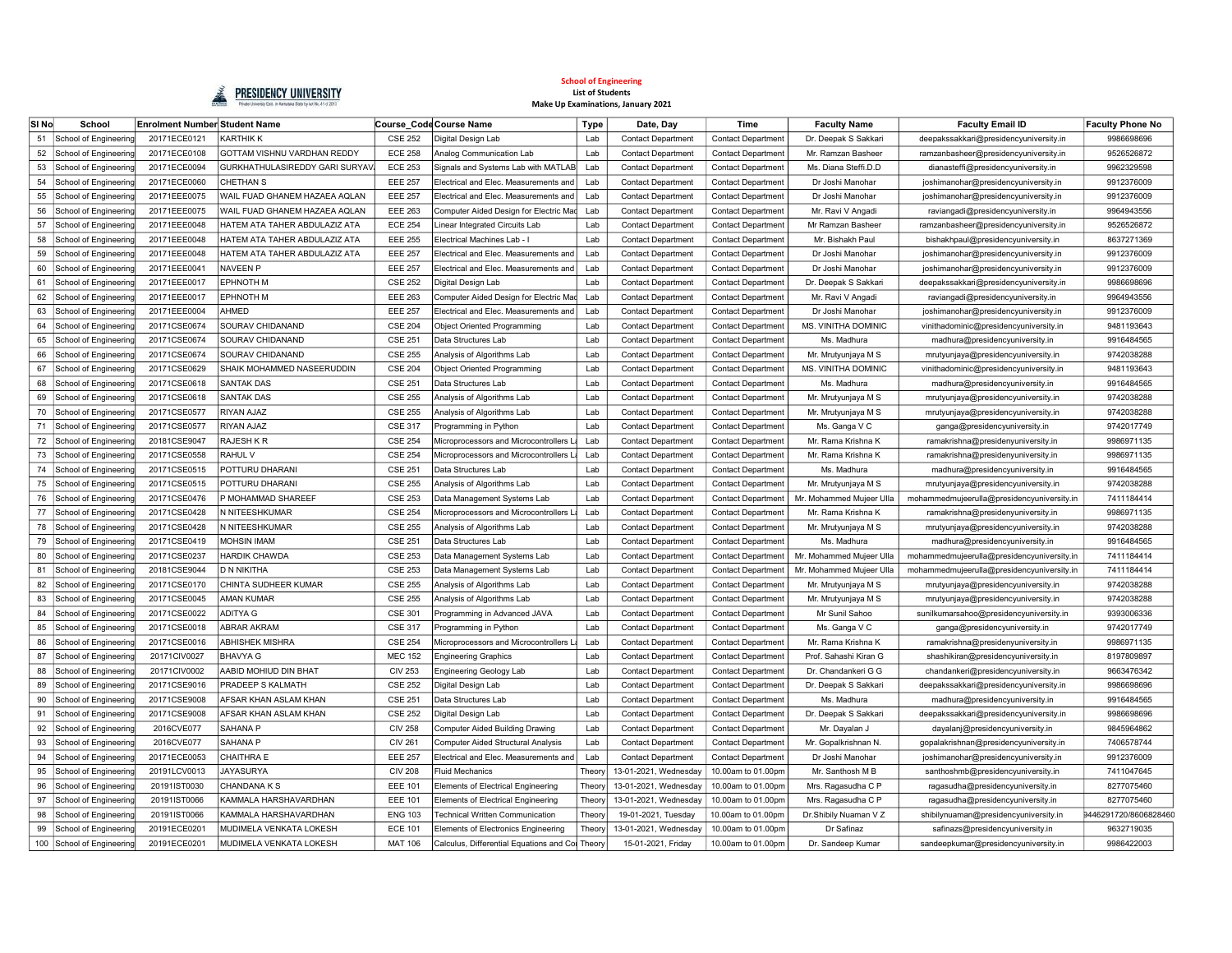

| SI No | School                    | Enrolment Number Student Name |                                 |                | Course Code Course Name                      | <b>Type</b>   | Date, Day             | Time               | <b>Faculty Name</b>   | <b>Faculty Email ID</b>                  | <b>Faculty Phone No</b> |
|-------|---------------------------|-------------------------------|---------------------------------|----------------|----------------------------------------------|---------------|-----------------------|--------------------|-----------------------|------------------------------------------|-------------------------|
| 101   | School of Engineering     | 20191PET0008                  | BIRAJDAR SAURABH SURYAKANT      | <b>EEE 101</b> | <b>Elements of Electrical Engineering</b>    | Theory        | 13-01-2021, Wednesday | 10.00am to 01.00pm | Mrs. Ragasudha C P    | ragasudha@presidencyuniversity.in        | 8277075460              |
|       | 102 School of Engineering | 20191PET0008                  | BIRAJDAR SAURABH SURYAKANT      | <b>MAT 106</b> | Calculus, Differential Equations and Col     | Theory        | 15-01-2021, Friday    | 10.00am to 01.00pm | Dr. Sandeep Kumar     | sandeepkumar@presidencyuniversity.in     | 9986422003              |
|       | 103 School of Engineering | 20191PET0008                  | BIRAJDAR SAURABH SURYAKANT      | <b>ENG 103</b> | Technical Written Communication              | <b>Theory</b> | 19-01-2021, Tuesday   | 10.00am to 01.00pm | Dr.Shibily Nuaman V Z | shibilynuaman@presidencyuniversity.in    | 9446291720/8606828460   |
|       | 104 School of Engineering | 20191PET0008                  | BIRAJDAR SAURABH SURYAKANT      | PHY 101        | <b>Engineering Physics</b>                   | Theory        | 20-01-2021, Wednesday | 10.00am to 01.00pm | Dr Sivasankara Reddy  | sivasankarareddy@presidencyuniversity.in | 9110211281              |
| 105   | School of Engineering     | 20191ECE0384                  | <b>KOYADA SUBASH</b>            | <b>EEE 101</b> | <b>Elements of Electrical Engineering</b>    | Theory        | 13-01-2021, Wednesday | 10.00am to 01.00pm | Mrs. Ragasudha C P    | ragasudha@presidencyuniversity.in        | 8277075460              |
| 106   | School of Engineering     | 20191CSE0159                  | GANDHAPODI LAKSHMI NARAYANA     | <b>MAT 106</b> | Calculus, Differential Equations and Cor     | Theor         | 15-01-2021, Friday    | 10.00am to 01.00pm | Dr. Sandeep Kumar     | sandeepkumar@presidencyuniversity.in     | 9986422003              |
| 107   | School of Engineering     | 20191CSE0159                  | GANDHAPODI LAKSHMI NARAYANA     | PHY 101        | <b>Engineering Physics</b>                   | Theor         | 20-01-2021, Wednesday | 10.00am to 01.00pm | Dr Sivasankara Reddy  | sivasankarareddy@presidencyuniversity.in | 9110211281              |
| 108   | School of Engineering     | 20191MEC0128                  | PRASHANTH B P                   | <b>EEE 101</b> | <b>Elements of Electrical Engineering</b>    | Theory        | 13-01-2021, Wednesday | 10.00am to 01.00pm | Mrs. Ragasudha C P    | ragasudha@presidencyuniversity.in        | 8277075460              |
| 109   | School of Engineering     | 20191MEC0128                  | PRASHANTH B P                   | PHY 101        | <b>Engineering Physics</b>                   | Theor         | 20-01-2021, Wednesday | 10.00am to 01.00pm | Dr Sivasankara Reddy  | sivasankarareddy@presidencyuniversity.in | 9110211281              |
| 110   | School of Engineering     | 20191ECE0063                  | CHAKALA SAINATH                 | <b>ECE 101</b> | <b>Elements of Electronics Engineering</b>   | Theor         | 13-01-2021. Wednesday | 10.00am to 01.00pm | Dr Safinaz            | safinazs@presidencyuniversity.in         | 9632719035              |
| 111   | School of Engineering     | 20191ECE0063                  | CHAKALA SAINATH                 | <b>MEC 101</b> | Elements of Mechanical Engineering           | Theor         | 18-01-2021, Monday    | 10.00am to 01.00pm | Dr Ramesh S P         | ramesh.sp@presidencyuniversity.in        | 9810644025              |
|       | 112 School of Engineering | 20191ECE0063                  | CHAKALA SAINATH                 | <b>CIV 102</b> | Environmental Science and Disaster Ma        | Theorv        | 19-01-2021, Tuesday   | 10.00am to 01.00pm | Dr. Venkatesh Raju    | venkatesharaju.k@presidencyuniversity.in | 8105601942              |
|       | 113 School of Engineering | 20191ISE0106                  | MOHAMMED SAQUEEB                | <b>MEC 101</b> | Elements of Mechanical Engineering           | Theory        | 18-01-2021, Monday    | 10.00am to 01.00pm | Dr Ramesh S P         | ramesh.sp@presidencyuniversity.in        | 9810644025              |
|       | 114 School of Engineering | 20191ISE0106                  | <b>MOHAMMED SAQUEEB</b>         | CHE 101        | <b>Engineering Chemistry</b>                 | Theory        | 20-01-2021, Wednesday | 10.00am to 01.00pm | Dr.Shashikala         | shashikalaar@presidencyuniversity.in     | 9538161320              |
|       | 115 School of Engineering | 20191ECE0080                  | CHITTIBOENA UMESH CHANDRA       | <b>ECE 101</b> | <b>Elements of Electronics Engineering</b>   | Theory        | 13-01-2021, Wednesday | 10.00am to 01.00pm | Dr Safinaz            | safinazs@presidencyuniversity.in         | 9632719035              |
| 116   | School of Engineering     | 20191ECE0080                  | CHITTIBOENA UMESH CHANDRA       | <b>MAT 106</b> | Calculus, Differential Equations and Co      | Theor         | 15-01-2021, Friday    | 10.00am to 01.00pm | Dr. Sandeep Kumar     | sandeepkumar@presidencyuniversity.in     | 9986422003              |
| 117   | School of Engineering     | 20191ECE0302                  | SOMARA SANJAY                   | <b>MEC 101</b> | Elements of Mechanical Engineering           | Theor         | 18-01-2021, Monday    | 10.00am to 01.00pm | Dr Ramesh S P         | ramesh.sp@presidencyuniversity.in        | 9810644025              |
| 118   | School of Engineering     | 20191ECE0302                  | SOMARA SANJAY                   | <b>CIV 102</b> | Environmental Science and Disaster Ma        | Theory        | 19-01-2021, Tuesday   | 10.00am to 01.00pm | Dr. Venkatesh Raju    | venkatesharaju.k@presidencyuniversity.in | 8105601942              |
| 119   | School of Engineering     | 20191ECE0302                  | SOMARA SANJAY                   | CHE 101        | <b>Engineering Chemistry</b>                 | Theor         | 20-01-2021. Wednesday | 10.00am to 01.00pm | Dr.Shashikala         | shashikalaar@presidencyuniversity.in     | 9538161320              |
| 120   | School of Engineering     | 20191CSE0240                  | KATRAGADDA SINDHU PRIYA         | <b>MEC 101</b> | Elements of Mechanical Engineering           | Theory        | 18-01-2021, Monday    | 10.00am to 01.00pm | Dr Ramesh S P         | ramesh.sp@presidencyuniversity.in        | 9810644025              |
| 121   | School of Engineering     | 20191CSE0700                  | YADAGURI VENKATA SAI KUMAR REDD | <b>ENG 103</b> | 「echnical Written Communication              | <b>Theory</b> | 19-01-2021. Tuesdav   | 10.00am to 01.00pm | Dr.Shibily Nuaman V Z | shibilynuaman@presidencyuniversity.in    | 9446291720/8606828460   |
|       | 122 School of Engineering | 20191CSE0700                  | YADAGURI VENKATA SAI KUMAR REDD | PHY 101        | <b>Engineering Physics</b>                   | Theory        | 20-01-2021, Wednesday | 10.00am to 01.00pm | Dr Sivasankara Reddy  | sivasankarareddy@presidencyuniversity.in | 9110211281              |
|       | 123 School of Engineering | 20191CSE0412                  | PANUGANTI ABHINAV VARMA         | <b>EEE 101</b> | <b>Elements of Electrical Engineering</b>    | Theory        | 13-01-2021, Wednesday | 10.00am to 01.00pm | Mrs. Ragasudha C P    | ragasudha@presidencyuniversity.in        | 8277075460              |
|       | 124 School of Engineering | 20191CSE0470                  | R ARAVIND KUMAR                 | <b>EEE 101</b> | <b>Elements of Electrical Engineering</b>    | Theory        | 13-01-2021, Wednesday | 10.00am to 01.00pm | Mrs. Ragasudha C P    | ragasudha@presidencyuniversity.in        | 8277075460              |
|       | 125 School of Engineering | 20191CSE0470                  | R ARAVIND KUMAR                 | <b>MAT 106</b> | Calculus, Differential Equations and Col     | Theory        | 15-01-2021, Friday    | 10.00am to 01.00pm | Dr. Sandeep Kumar     | sandeepkumar@presidencyuniversity.in     | 9986422003              |
| 126   | School of Engineering     | 20191CSE0470                  | R ARAVIND KUMAR                 | <b>CIV 101</b> | Elements of Civil Engineering                | Theon         | 18-01-2021, Monday    | 10.00am to 01.00pm | Mr. Dayalan J         | dayalanj@presidencyuniversity.in         | 9845964862              |
| 127   | School of Engineering     | 20191CSE0470                  | R ARAVIND KUMAR                 | <b>ENG 103</b> | Technical Written Communication              | Theor         | 19-01-2021, Tuesday   | 10.00am to 01.00pm | Dr.Shibily Nuaman V Z | shibilynuaman@presidencyuniversity.in    | 9446291720/8606828460   |
| 128   | School of Engineering     | 20191CSE0470                  | R ARAVIND KUMAR                 | PHY 101        | <b>Engineering Physics</b>                   | Theor         | 20-01-2021, Wednesday | 10.00am to 01.00pm | Dr Sivasankara Reddy  | sivasankarareddy@presidencyuniversity.in | 9110211281              |
| 129   | School of Engineering     | 20191IST0109                  | <b>PAVANS</b>                   | <b>ECE 101</b> | <b>Elements of Electronics Engineering</b>   | Theor         | 13-01-2021, Wednesday | 10.00am to 01.00pm | Dr Safinaz            | safinazs@presidencyuniversity.in         | 9632719035              |
| 130   | School of Engineering     | 20191IST0109                  | <b>PAVANS</b>                   | <b>CIV 101</b> | <b>Elements of Civil Engineering</b>         | Theor         | 18-01-2021, Monday    | 10.00am to 01.00pm | Mr. Dayalan J         | dayalanj@presidencyuniversity.in         | 9845964862              |
| 131   | School of Engineering     | 20191COM0195                  | <b>SRINIVAS S</b>               | <b>ECE 101</b> | Elements of Electronics Engineering          | Theory        | 13-01-2021. Wednesday | 10.00am to 01.00pm | Dr Safinaz            | safinazs@presidencyuniversity.in         | 9632719035              |
|       | 132 School of Engineering | 20191COM0195                  | <b>SRINIVAS S</b>               | <b>MEC 101</b> | <b>Elements of Mechanical Engineering</b>    | Theory        | 18-01-2021, Monday    | 10.00am to 01.00pm | Dr Ramesh S P         | ramesh.sp@presidencyuniversity.in        | 9810644025              |
|       | 133 School of Engineering | 20191CSE0020                  | AKSHAY                          | <b>ECE 101</b> | Elements of Electronics Engineering          | Theory        | 13-01-2021, Wednesday | 10.00am to 01.00pm | Dr Safinaz            | safinazs@presidencyuniversity.in         | 9632719035              |
|       | 134 School of Engineering | 20191CSE0020                  | <b>AKSHAY</b>                   | <b>MAT 106</b> | Calculus, Differential Equations and Col     | Theory        | 15-01-2021, Friday    | 10.00am to 01.00pm | Dr. Sandeep Kumar     | sandeepkumar@presidencyuniversity.in     | 9986422003              |
| 135   | School of Engineering     | 20191CSE0020                  | AKSHAY                          | <b>MEC 101</b> | <b>Elements of Mechanical Engineering</b>    | Theory        | 18-01-2021. Mondav    | 10.00am to 01.00pm | Dr Ramesh S P         | ramesh.sp@presidencyuniversity.in        | 9810644025              |
| 136   | School of Engineering     | 20191CSE0020                  | AKSHAY                          | <b>CIV 102</b> | Environmental Science and Disaster Ma        | Theory        | 19-01-2021, Tuesday   | 10.00am to 01.00pm | Dr. Venkatesh Raju    | venkatesharaju.k@presidencyuniversity.in | 8105601942              |
| 137   | School of Engineering     | 20191CSE0020                  | AKSHAY                          | CHE 101        | <b>Engineering Chemistry</b>                 | Theor         | 20-01-2021, Wednesday | 10.00am to 01.00pm | Dr.Shashikala         | shashikalaar@presidencyuniversity.in     | 9538161320              |
| 138   | School of Engineering     | 20191EEE0028                  | PRAJWAL HOSAMANI                | <b>EEE 101</b> | <b>Elements of Electrical Engineering</b>    | Theor         | 13-01-2021, Wednesday | 10.00am to 01.00pm | Mrs. Ragasudha C P    | ragasudha@presidencyuniversity.in        | 8277075460              |
| 139   | School of Engineering     | 20181IST0067                  | SABARISH H                      | <b>MAT 101</b> | <b>Engineering Mathematics-I</b>             | Theor         | 15-01-2021, Friday    | 02.00pm to 05.00pm | Dr. Kavitha Permi     | kavitapermi@presidencyuniversity.in      | 9686887295              |
| 140   | School of Engineering     | 20181IST0067                  | SABARISH H                      | <b>CIV 101</b> | <b>Elements of Civil Engineering</b>         | Theory        | 18-01-2021. Mondav    | 10.00am to 01.00pm | Mr. Dayalan J         | dayalanj@presidencyuniversity.in         | 9845964862              |
| 141   | School of Engineering     | 20181IST0015                  | <b>BHARGAV R</b>                | <b>MAT 102</b> | Engineering Mathematics-II                   | Theor         | 15-01-2021, Friday    | 10.00am to 01.00pm | Dr. Kavitha Permi     | kavitapermi@presidencyuniversity.in      | 9686887295              |
|       | 142 School of Engineering | 20181CCE0046                  | LALU PRASAD M                   | <b>CIV 101</b> | <b>Elements of Civil Engineering</b>         | Theory        | 18-01-2021, Monday    | 10.00am to 01.00pm | Mr. Dayalan J         | dayalanj@presidencyuniversity.in         | 9845964862              |
|       | 143 School of Engineering | 20181COM0135                  | SALEMULA DINESHRATHNAM          | <b>CSE 224</b> | Introduction to Data Science                 | Theory        | 13-01-2021, Wednesday | 10.00am to 01.00pm | Mr Isaac Joel Raj S   | isaacjoelraj.s@presidencyuniversity.in   | 9944301676              |
|       | 144 School of Engineering | 20181COM0132                  | MOHAMMED FARAAZ K               | <b>CIV 101</b> | Elements of Civil Engineering                | Theory        | 18-01-2021, Monday    | 10.00am to 01.00pm | Mr. Dayalan J         | dayalanj@presidencyuniversity.in         | 9845964862              |
|       | 145 School of Engineering | 20181COM0169                  | <b>JAGATH CHANDRA</b>           | <b>CIV 101</b> | <b>Elements of Civil Engineering</b>         | Theory        | 18-01-2021. Mondav    | 10.00am to 01.00pm | Mr. Dayalan J         | dayalanj@presidencyuniversity.in         | 9845964862              |
| 146   | School of Engineering     | 20181ECE0336                  | S NAGA VAMSI                    | <b>MAT 102</b> | <b>Engineering Mathematics-II</b>            | Theor         | 15-01-2021, Friday    | 10.00am to 01.00pm | Dr. Kavitha Permi     | kavitapermi@presidencyuniversity.in      | 9686887295              |
| 147   | School of Engineering     | 20181ECE0239                  | <b>KASETTY NARASIMHA</b>        | <b>CIV 101</b> | <b>Elements of Civil Engineering</b>         | Theor         | 18-01-2021, Monday    | 10.00am to 01.00pm | Mr. Dayalan J         | dayalanj@presidencyuniversity.in         | 9845964862              |
| 148   | School of Engineering     | 20181PET0087                  | SINAN                           | <b>PET 224</b> | Fundamentals of Reservoir Engineering Theory |               | 13-01-2021, Wednesday | 10.00am to 01.00pm | Mr. Indraneel Agasty  | indraneelagasty@presidencyuniversity.in  | 8822147144              |
| 149   | School of Engineering     | 20181PET0087                  | SINAN                           | <b>PET 223</b> | Fundamentals of Drilling Engineering         | Theor         | 21-01-2021, Thursday  | 10.00am to 01.00pm | Mr. Anmol Bhargava    | anmolbhargava@presidencyuniversity.in    | 9079251300              |
| 150   | School of Engineering     | 20181PET0087                  | SINAN                           | <b>PET 222</b> | Heat, Mass and Momentum Transfer             | Theory        | 22-01-2021, Friday    | 10.00am to 01.00pm | Mr. Ankur Neog        | ankurneog@presidencyuniversity.in        | 8134966467              |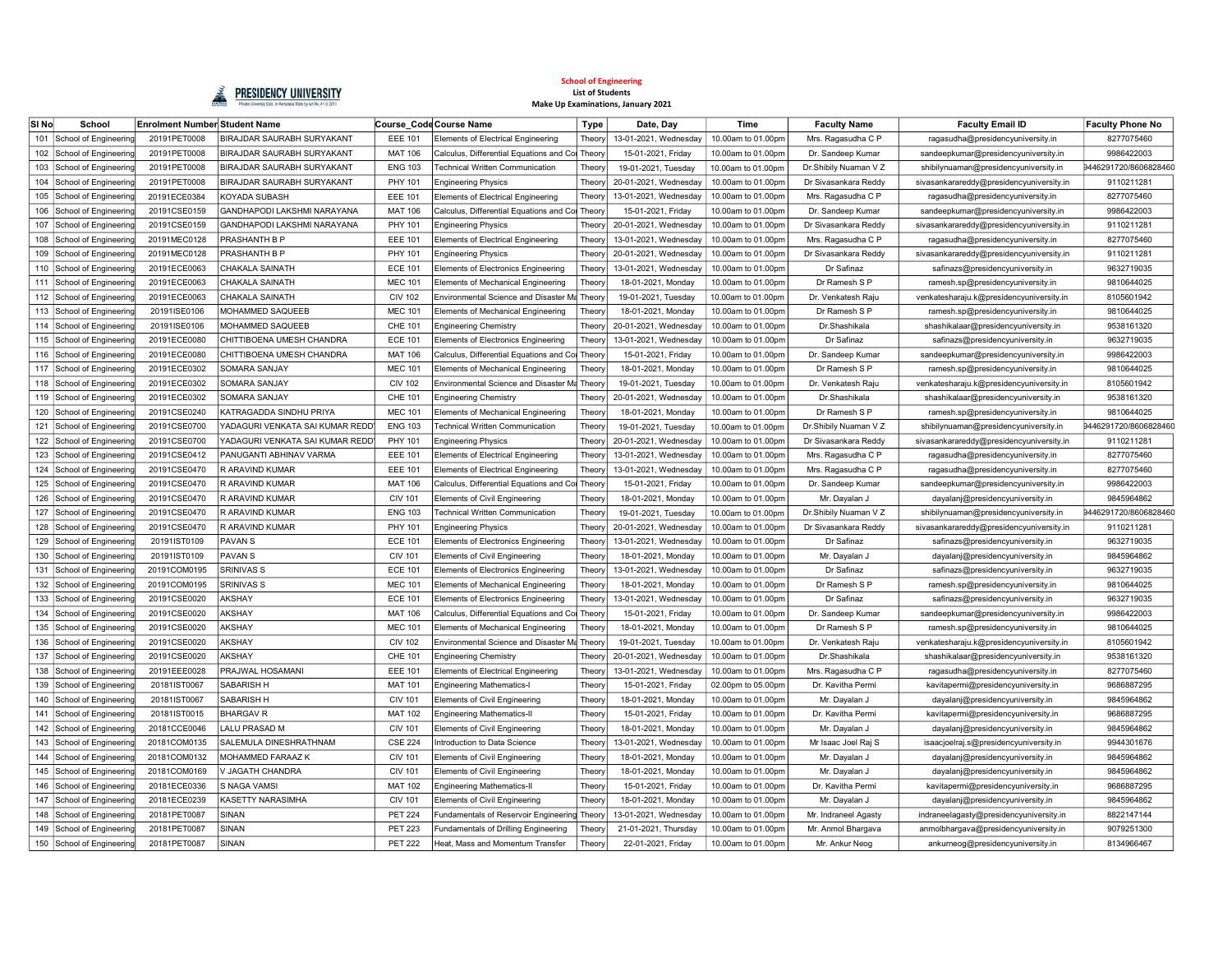

| SI <sub>No</sub> | School                    | <b>Enrolment Number Student Name</b> |                             |                   | Course Code Course Name                          | <b>Type</b> | Date, Day             | Time               | <b>Faculty Name</b>    | <b>Faculty Email ID</b>                  | <b>Faculty Phone No</b> |
|------------------|---------------------------|--------------------------------------|-----------------------------|-------------------|--------------------------------------------------|-------------|-----------------------|--------------------|------------------------|------------------------------------------|-------------------------|
| 151              | School of Engineering     | 20181PET0087                         | SINAN                       | <b>PET 210</b>    | Well Logging and Formation Evaluation Theory     |             | 23-01-2021, Saturday  | 10.00am to 01.00pm | Dr. Suman Paul         | sumanpaul@presidencyuniversity.in        | 9908227096              |
|                  | 152 School of Engineering | 20181PET0049                         | MOHAMMED AFSER M I          | <b>MAT 104</b>    | Engineering Mathematics-IV                       | Theory      | 15-01-2021, Fridav    | 10.00am to 01.00pm | Dr. Raieshwari M       | rajeshwarim@presidencyuniversity.in      | 9036885775              |
| 153              | School of Engineering     | 20181PET0049                         | MOHAMMED AFSER M I          | <b>PET 223</b>    | Fundamentals of Drilling Engineering             | Theory      | 21-01-2021, Thursday  | 10.00am to 01.00pm | Mr. Anmol Bhargava     | anmolbhargava@presidencyuniversity.in    | 9079251300              |
| 154              | School of Engineering     | 20181PET0049                         | <b>MOHAMMED AFSER MI</b>    | <b>PET 222</b>    | Heat, Mass and Momentum Transfer                 | Theor       | 22-01-2021, Friday    | 10.00am to 01.00pm | Mr. Ankur Neog         | ankurneog@presidencyuniversity.in        | 8134966467              |
| 155              | School of Engineering     | 20181PET0049                         | MOHAMMED AFSER M I          | PET 210           | Well Logging and Formation Evaluation            | Theory      | 23-01-2021, Saturday  | 10.00am to 01.00pm | Dr. Suman Paul         | sumanpaul@presidencyuniversity.in        | 9908227096              |
| 156              | School of Engineering     | 20181PET0048                         | MOHAMED AHMED               | <b>PET 224</b>    | Fundamentals of Reservoir Engineering Theory     |             | 13-01-2021, Wednesday | 10.00am to 01.00pm | Mr. Indraneel Agasty   | indraneelagasty@presidencyuniversity.in  | 8822147144              |
| 157              | School of Engineering     | 20181PET0048                         | MOHAMED AHMED               | PHY 101           | <b>Engineering Physics</b>                       | Theor       | 20-01-2021, Wednesday | 10.00am to 01.00pm | Dr Sivasankara Reddy   | sivasankarareddy@presidencyuniversity.in | 9110211281              |
| 158              | School of Engineering     | 20181PET0048                         | MOHAMED AHMED               | <b>PET 223</b>    | Fundamentals of Drilling Engineering             | Theor       | 21-01-2021, Thursday  | 10.00am to 01.00pm | Mr. Anmol Bhargava     | anmolbhargava@presidencyuniversity.in    | 9079251300              |
| 159              | School of Engineering     | 20181PET0048                         | MOHAMED AHMED               | <b>PET 222</b>    | Heat, Mass and Momentum Transfer                 | Theory      | 22-01-2021, Friday    | 10.00am to 01.00pm | Mr. Ankur Neog         | ankurneog@presidencyuniversity.in        | 8134966467              |
| 160              | School of Engineering     | 20181PET0048                         | MOHAMED AHMED               | PET 210           | Well Logging and Formation Evaluation Theory     |             | 23-01-2021, Saturday  | 10.00am to 01.00pm | Dr. Suman Paul         | sumanpaul@presidencyuniversity.in        | 9908227096              |
| 161              | School of Engineering     | 20181PET0047                         | MODEPALLI SAI VENKATACHARY  | <b>PET 224</b>    | Fundamentals of Reservoir Engineering Theory     |             | 13-01-2021, Wednesday | 10.00am to 01.00pm | Mr. Indraneel Agasty   | indraneelagasty@presidencyuniversity.in  | 8822147144              |
|                  | 162 School of Engineering | 20181PET0047                         | MODEPALLI SAI VENKATACHARY  | <b>PET 223</b>    | Fundamentals of Drilling Engineering             | Theory      | 21-01-2021, Thursday  | 10.00am to 01.00pm | Mr. Anmol Bhargava     | anmolbhargava@presidencyuniversity.in    | 9079251300              |
|                  | 163 School of Engineering | 20181PET0031                         | <b>VITHU JOHNY</b>          | <b>PET 224</b>    | Fundamentals of Reservoir Engineering Theory     |             | 13-01-2021, Wednesday | 10.00am to 01.00pm | Mr. Indraneel Agasty   | indraneelagasty@presidencyuniversity.in  | 8822147144              |
| 164              | School of Engineering     | 20181PET0031                         | <b>YIAHOL UHTIL</b>         | <b>PET 223</b>    | Fundamentals of Drilling Engineering             | Theory      | 21-01-2021, Thursday  | 10.00am to 01.00pm | Mr. Anmol Bhargava     | anmolbhargava@presidencyuniversity.in    | 9079251300              |
|                  | 165 School of Engineering | 20181PET0031                         | <b>VITHU JOHNY</b>          | <b>PET 222</b>    | Heat, Mass and Momentum Transfer                 | Theory      | 22-01-2021. Fridav    | 10,00am to 01,00pm | Mr. Ankur Neog         | ankurneog@presidencyuniversity.in        | 8134966467              |
| 166              | School of Engineering     | 20181PET0031                         | <b>VITHU JOHNY</b>          | PET 210           | Well Logging and Formation Evaluation            | Theory      | 23-01-2021, Saturday  | 10.00am to 01.00pm | Dr. Suman Paul         | sumanpaul@presidencyuniversity.in        | 9908227096              |
| 167              | School of Engineering     | 20181PET0029                         | <b>JAHIRSHA C</b>           | <b>PET 224</b>    | <b>Fundamentals of Reservoir Engineering</b>     | Theor       | 13-01-2021, Wednesday | 10.00am to 01.00pm | Mr. Indraneel Agasty   | indraneelagasty@presidencyuniversity.in  | 8822147144              |
| 168              | School of Engineering     | 20181PET0029                         | <b>JAHIRSHA C</b>           | <b>PET 223</b>    | Fundamentals of Drilling Engineering             | Theor       | 21-01-2021, Thursday  | 10.00am to 01.00pm | Mr. Anmol Bhargava     | anmolbhargava@presidencyuniversity.in    | 9079251300              |
| 169              | School of Engineering     | 20181PET0029                         | <b>JAHIRSHA C</b>           | <b>PET 222</b>    | Heat, Mass and Momentum Transfer                 | Theory      | 22-01-2021, Friday    | 10.00am to 01.00pm | Mr. Ankur Neog         | ankurneog@presidencyuniversity.in        | 8134966467              |
| 170              | School of Engineering     | 20181PET0029                         | <b>JAHIRSHA C</b>           | PET 210           | Well Logging and Formation Evaluation            | Theory      | 23-01-2021, Saturday  | 10.00am to 01.00pm | Dr. Suman Paul         | sumanpaul@presidencyuniversity.in        | 9908227096              |
| 171              | School of Engineering     | 20191MEC9013                         | Likhith Nani                | <b>EEE 101</b>    | <b>Elements of Electrical Engineering</b>        | Theory      | 13-01-2021. Wednesday | 10,00am to 01,00pm | Mrs. Ragasudha C P     | ragasudha@presidencyuniversity.in        | 8277075460              |
|                  | 172 School of Engineering | 20191MEC9013                         | Likhith Nani                | <b>MAT 106</b>    | Calculus, Differential Equations and Col Theory  |             | 15-01-2021, Friday    | 10.00am to 01.00pm | Dr. Sandeep Kumar      | sandeepkumar@presidencyuniversity.in     | 9986422003              |
| 173              | School of Engineering     | 20181CIV0067                         | <b>LONAN.</b>               | PHY 101           | <b>Engineering Physics</b>                       | Theory      | 20-01-2021, Wednesday | 10.00am to 01.00pm | Dr Sivasankara Reddy   | sivasankarareddy@presidencyuniversity.in | 9110211281              |
|                  | 174 School of Engineering | 20181CIV0066                         | KURUBA CHARAN DEEP          | <b>CIV 101</b>    | <b>Elements of Civil Engineering</b>             | Theory      | 18-01-2021, Monday    | 10.00am to 01.00pm | Mr. Dayalan J          | dayalanj@presidencyuniversity.in         | 9845964862              |
|                  | 175 School of Engineering | 20181CIV0053                         | <b>KAMBANNA GARI GIRISH</b> | <b>CIV 203</b>    | <b>Engineering Geology</b>                       | Theory      | 13-01-2021, Wednesday | 10.00am to 01.00pm | Dr. Chandankeri G G    | chandankeri@presidencyuniversity.in      | 9663476342              |
|                  | 176 School of Engineering | 20181CIV0053                         | KAMBANNA GARI GIRISH        | <b>CIV 219</b>    | Building Materials and Concrete Technd Theory    |             | 15-01-2021, Friday    | 10.00am to 01.00pm | Mr. Harshith J Gupta   | harshith@presidencyuniversity.in         | 9632535700              |
|                  | 177 School of Engineering | 20181CIV0048                         | <b>JOSHIK Y D</b>           | <b>CIV 102</b>    | Environmental Science and Disaster Ma Theory     |             | 19-01-2021. Tuesdav   | 10.00am to 01.00pm | Dr. Venkatesh Raiu     | venkatesharaju.k@presidencyuniversity.in | 8105601942              |
| 178              | School of Engineering     | 20181CIV0048                         | JOSHIK Y D                  | CHE 101           | <b>Engineering Chemistry</b>                     | Theory      | 20-01-2021, Wednesday | 10.00am to 01.00pm | Dr.Shashikala          | shashikalaar@presidencyuniversity.in     | 9538161320              |
| 179              | School of Engineering     | 20181CIV0047                         | JNANESH A M                 | <b>CIV 208</b>    | <b>Fluid Mechanics</b>                           | Theor       | 13-01-2021, Wednesday | 10.00am to 01.00pm | Mr. Santhosh M B       | santhoshmb@presidencyuniversity.in       | 7411047645              |
| 180              | School of Engineering     | 20181CIV0001                         | A SAI NITHIN                | PHY 101           | <b>Engineering Physics</b>                       | Theor       | 20-01-2021, Wednesday | 10.00am to 01.00pm | Dr Sivasankara Reddy   | sivasankarareddy@presidencyuniversity.in | 9110211281              |
| 181              | School of Engineering     | 20181CSE0625                         | SAKSHI K GANACHARI          | <b>ECE 101</b>    | <b>Elements of Electronics Engineering</b>       | Theor       | 13-01-2021, Wednesday | 10.00am to 01.00pm | Dr Safinaz             | safinazs@presidencyuniversity.in         | 9632719035              |
| 182              | School of Engineering     | 20181CSE0625                         | SAKSHI K GANACHARI          | PHY 101           | <b>Engineering Physics</b>                       | Theor       | 20-01-2021, Wednesday | 10.00am to 01.00pm | Dr Sivasankara Reddy   | sivasankarareddy@presidencyuniversity.in | 9110211281              |
| 183              | School of Engineering     | 20181CSE0402                         | <b>MANOJKUMAR RELEKAR</b>   | <b>EEE 101</b>    | <b>Elements of Electrical Engineering</b>        | Theor       | 13-01-2021, Wednesday | 10.00am to 01.00pm | Mrs. Ragasudha C P     | ragasudha@presidencyuniversity.in        | 8277075460              |
| 184              | School of Engineering     | 20181CSE0402                         | MANOJKUMAR RELEKAR          | <b>CIV 101</b>    | <b>Elements of Civil Engineering</b>             | Theory      | 18-01-2021, Monday    | 10.00am to 01.00pm | Mr. Dayalan J          | dayalanj@presidencyuniversity.in         | 9845964862              |
| 185              | School of Engineering     | 20171CIV9008                         | NAVEEN KUMAR N              | <b>ENG A 101</b>  | English                                          | Theor       | 13-01-2021, Wednesday | 10,00am to 01,00pm | Dr. J G Ravi Kumar     | ravimanchi@presidencyuniversity.in       | 9902522948              |
| 186              | School of Engineering     | 20171CIV9008                         | NAVEEN KUMAR N              | PHY A 103         | <b>Engineering Physics</b>                       | Theory      | 13-01-2021, Wednesday | 02.00pm to 05.00pm | #N/A                   | #N/A                                     | #N/A                    |
| 187              | School of Engineering     | 20171CIV9008                         | NAVEEN KUMAR N              | <b>MATH A 105</b> | Calculus                                         | Theory      | 15-01-2021, Friday    | 10.00am to 01.00pm | Dr. M Sankar           | msankar@presidencyuniversity.in          | 9845626200              |
| 188              | School of Engineering     | 20171CIV9008                         | <b>NAVEEN KUMAR N</b>       | <b>ENG A 102</b>  | <b>Technical Report Writing</b>                  | Theory      | 19-01-2021, Tuesday   | 10.00am to 01.00pm | Dr. Shibily Nuaman     | shibilynuaman@presidencyuniversity.in    | 8748864226              |
| 189              | School of Engineering     | 20171CIV9008                         | NAVEEN KUMAR N              | <b>PUE A 106</b>  | Introduction to University and Academid Theory   |             | 20-01-2021, Wednesday | 10.00am to 01.00pm | Dr P Mohan Kumar Naidu | mohankumar.p@presidencyuniversity.in     | 8073495292              |
| 190              | School of Engineering     | 20171CIV9008                         | NAVEEN KUMAR N              | <b>CIV 207</b>    | Hydraulic Structures and Irrigation Engil Theory |             | 21-01-2021, Thursday  | 10.00am to 01.00pm | Dr. Jagdish H Godihal  | drjagdishgodihal@presidencyuniversity.in | 8275037029              |
| 191              | School of Engineering     | 20171CIV9008                         | NAVEEN KUMAR N              | <b>CIV 210</b>    | Geotechnical Engineering                         | Theor       | 22-01-2021, Friday    | 10.00am to 01.00pm | Dr. Madhavi T          | madhavit@presidencyuniversity.in         | 9964046505              |
| 192              | School of Engineering     | 20181LEE0013                         | VARDHAN BO                  | <b>EEE 220</b>    | Network Theory                                   | Theory      | 13-01-2021, Wednesday | 10.00am to 01.00pm | Mr. Bishakh Paul       | bishakhpaul@presidencyuniversity.in      | 8637271369              |
| 193              | School of Engineering     | 20181LME0027                         | PAVANKUMAR R                | <b>MAT 104</b>    | <b>Engineering Mathematics-IV</b>                | Theory      | 15-01-2021, Friday    | 10.00am to 01.00pm | Dr. Rajeshwari M       | rajeshwarim@presidencyuniversity.in      | 9036885775              |
| 194              | School of Engineering     | 20171PET0019                         | AYITARAJU HARSHITH          | <b>ECE 101</b>    | Elements of Electronics Engineering              | Theory      | 13-01-2021, Wednesday | 10.00am to 01.00pm | Dr Safinaz             | safinazs@presidencyuniversity.in         | 9632719035              |
|                  | 195 School of Engineering | 20171PET0019                         | AYITARAJU HARSHITH          | <b>MAT 101</b>    | Engineering Mathematics-I                        | Theory      | 15-01-2021. Fridav    | 02.00pm to 05.00pm | Dr. Kavitha Permi      | kavitapermi@presidencyuniversity.in      | 9686887295              |
| 196              | School of Engineering     | 20171PET0019                         | <b>AYITARAJU HARSHITH</b>   | <b>MAT 103</b>    | <b>Engineering Mathematics-III</b>               | Theory      | 15-01-2021, Friday    | 10.00am to 01.00pm | Ms. Rajeshwari S       | rajeshwari.s@presidencyuniversity.in     | 9481479042              |
| 197              | School of Engineering     | 20171PET0019                         | AYITARAJU HARSHITH          | <b>CIV 101</b>    | <b>Elements of Civil Engineering</b>             | Theory      | 18-01-2021, Monday    | 10.00am to 01.00pm | Mr. Dayalan J          | dayalanj@presidencyuniversity.in         | 9845964862              |
|                  | 198 School of Engineering | 20171PET0019                         | AYITARAJU HARSHITH          | <b>CIV 102</b>    | Environmental Science and Disaster Ma Theory     |             | 19-01-2021, Tuesday   | 10.00am to 01.00pm | Dr. Venkatesh Raju     | venkatesharaju.k@presidencyuniversity.in | 8105601942              |
|                  | 199 School of Engineering | 20171PET0019                         | AYITARAJU HARSHITH          | PHY 101           | <b>Engineering Physics</b>                       | Theory      | 20-01-2021, Wednesday | 10.00am to 01.00pm | Dr Sivasankara Reddy   | sivasankarareddy@presidencyuniversity.in | 9110211281              |
|                  | 200 School of Engineering | 20171PET0019                         | AYITARAJU HARSHITH          | <b>PET 223</b>    | Fundamentals of Drilling Engineering             | Theory      | 21-01-2021, Thursday  | 10.00am to 01.00pm | Mr. Anmol Bhargava     | anmolbhargava@presidencyuniversity.in    | 9079251300              |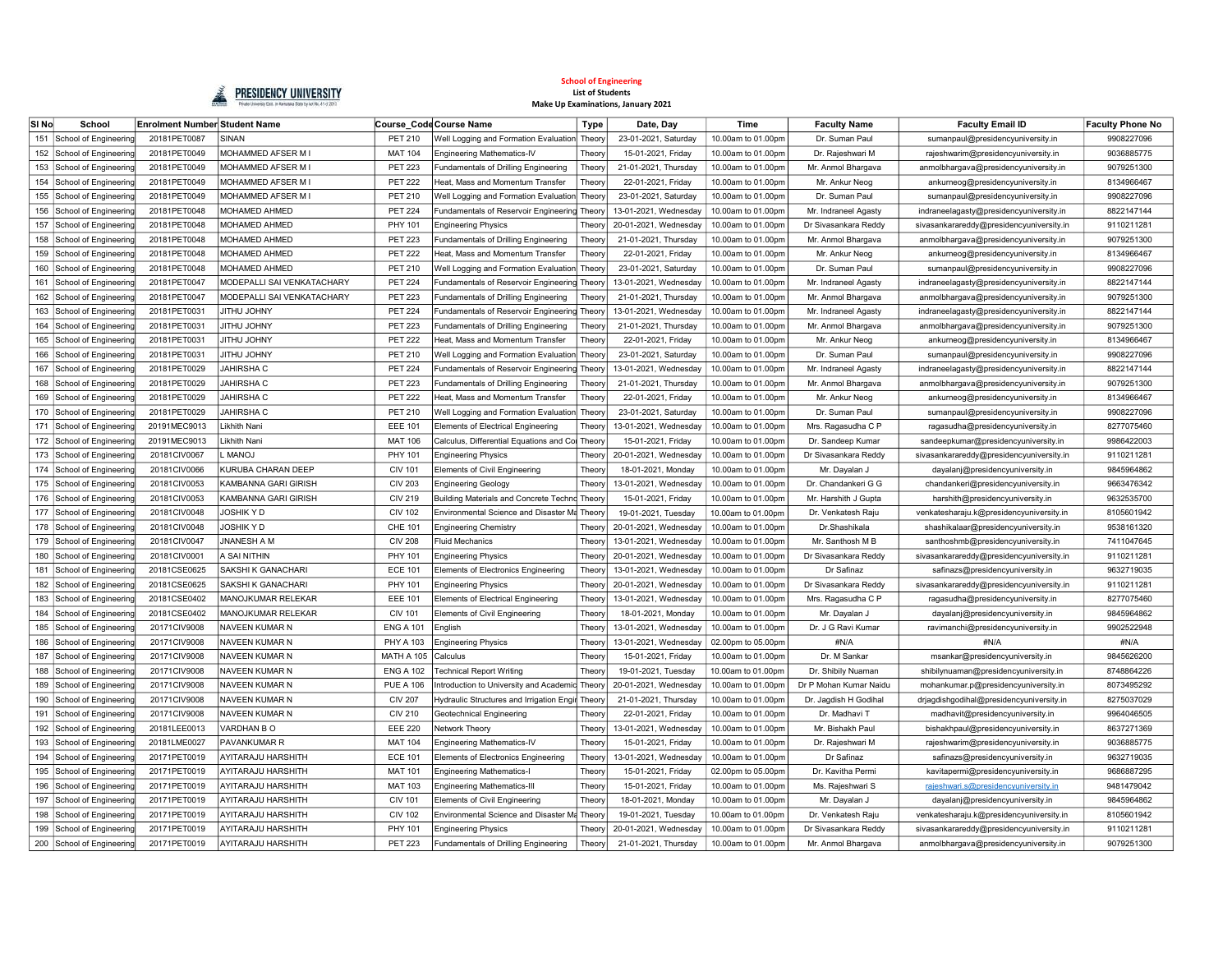

| SI No | School                    | <b>Enrolment Number Student Name</b> |                               |                | Course Code Course Name                       | <b>Type</b> | Date, Day             | Time               | <b>Faculty Name</b>   | <b>Faculty Email ID</b>                       | <b>Faculty Phone No</b> |
|-------|---------------------------|--------------------------------------|-------------------------------|----------------|-----------------------------------------------|-------------|-----------------------|--------------------|-----------------------|-----------------------------------------------|-------------------------|
| 201   | School of Engineering     | 20171PET0019                         | <b>AYITARAJU HARSHITH</b>     | <b>PET 222</b> | Heat, Mass and Momentum Transfer              | Theory      | 22-01-2021, Friday    | 10.00am to 01.00pm | Mr. Ankur Neog        | ankurneog@presidencyuniversity.in             | 8134966467              |
| 202   | School of Engineering     | 20171PET0006                         | ALAN THOMAS JACOB             | <b>MAT 102</b> | Engineering Mathematics-II                    | Theory      | 15-01-2021, Fridav    | 10.00am to 01.00pm | Dr. Kavitha Permi     | kavitapermi@presidencyuniversity.in           | 9686887295              |
| 203   | School of Engineering     | 20171PET0006                         | ALAN THOMAS JACOB             | <b>PET 223</b> | Fundamentals of Drilling Engineering          | Theory      | 21-01-2021, Thursday  | 10.00am to 01.00pm | Mr. Anmol Bhargava    | anmolbhargava@presidencyuniversity.in         | 9079251300              |
| 204   | School of Engineering     | 20171MEC0205                         | SHIVA KUMAR NAIK R V          | <b>MEC 211</b> | Metrology and Mechanical Measuremen Theory    |             | 19-01-2021, Tuesday   | 10.00am to 01.00pm | Ms. Rastogee Laishram | rastogeelaishram@presidencyuniversity.in      | 9686232522              |
| 205   | School of Engineering     | 20171MEC0180                         | ROHITH PRAJWAL                | <b>MAT 101</b> | <b>Engineering Mathematics-I</b>              | Theor       | 15-01-2021, Friday    | 02.00pm to 05.00pn | Dr. Kavitha Permi     | kavitapermi@presidencyuniversity.in           | 9686887295              |
| 206   | School of Engineering     | 20171MEC0180                         | ROHITH PRAJWAL                | <b>MEC 101</b> | Elements of Mechanical Engineering            | Theor       | 18-01-2021, Monday    | 10.00am to 01.00pm | Dr Ramesh S P         | ramesh.sp@presidencyuniversity.in             | 9810644025              |
| 207   | School of Engineering     | 20171MEC0180                         | ROHITH PRAJWAL                | PHY 101        | <b>Engineering Physics</b>                    | Theor       | 20-01-2021, Wednesday | 10.00am to 01.00pn | Dr Sivasankara Reddy  | sivasankarareddy@presidencyuniversity.in      | 9110211281              |
| 208   | School of Engineering     | 20171MEC0160                         | PRAJWAL KUMAR ARALIKATTI      | <b>MEC 211</b> | Metrology and Mechanical Measuremen           | Theory      | 19-01-2021, Tuesday   | 10.00am to 01.00pm | Ms. Rastogee Laishram | rastogeelaishram@presidencyuniversity.in      | 9686232522              |
| 209   | School of Engineering     | 20171MEC0160                         | PRAJWAL KUMAR ARALIKATTI      | CHE 101        | <b>Engineering Chemistry</b>                  | Theor       | 20-01-2021, Wednesday | 10,00am to 01,00pm | Dr.Shashikala         | shashikalaar@presidencyuniversity.in          | 9538161320              |
|       | 210 School of Engineering | 20171MEC0160                         | PRAJWAL KUMAR ARALIKATTI      | <b>MEC 321</b> | Theory of Elasticity                          | Theor       | 23-01-2021, Saturday  | 10.00am to 01.00pm | Dr. Yuvarai Naik      | yuvarajanaik@presidencyuniversity.in          | 9731395710              |
| 211   | School of Engineering     | 20171MEC0153                         | CHITTINENI VENKATA MANIKANTA  | <b>EEE 101</b> | <b>Elements of Electrical Engineering</b>     | Theor       | 13-01-2021, Wednesday | 10.00am to 01.00pm | Mrs. Ragasudha C P    | ragasudha@presidencyuniversity.in             | 8277075460              |
| 212   | School of Engineering     | 20171MEC0082                         | K K ANUDEEP                   | <b>ECE 101</b> | <b>Elements of Electronics Engineering</b>    | Theon       | 13-01-2021, Wednesday | 10.00am to 01.00pm | Dr Safinaz            | safinazs@presidencyuniversity.in              | 9632719035              |
|       | 213 School of Engineering | 20171MEC0082                         | <b>K K ANUDEEP</b>            | <b>MAT 102</b> | <b>Engineering Mathematics-II</b>             | Theory      | 15-01-2021, Friday    | 10.00am to 01.00pm | Dr. Kavitha Permi     | kavitapermi@presidencyuniversity.in           | 9686887295              |
|       | 214 School of Engineering | 20171MEC0079                         | JEEVITA SHETTY                | <b>ECE 101</b> | <b>Elements of Electronics Engineering</b>    | Theory      | 13-01-2021, Wednesday | 10.00am to 01.00pm | Dr Safinaz            | safinazs@presidencyuniversity.in              | 9632719035              |
|       | 215 School of Engineering | 20171MEC0079                         | JEEVITA SHETTY                | <b>MEC 211</b> | Metrology and Mechanical Measuremen Theory    |             | 19-01-2021, Tuesday   | 10.00am to 01.00pm | Ms. Rastogee Laishram | rastogeelaishram@presidencyuniversity.in      | 9686232522              |
|       | 216 School of Engineering | 20171MEC0075                         | HITHESH A M                   | <b>MAT 102</b> | <b>Engineering Mathematics-II</b>             | Theon       | 15-01-2021, Friday    | 10.00am to 01.00pn | Dr. Kavitha Permi     | kavitapermi@presidencyuniversity.in           | 9686887295              |
| 217   | School of Engineering     | 20171MEC0075                         | HITHESH A M                   | <b>MEC 202</b> | <b>Kinematics of Machines</b>                 | Theor       | 22-01-2021, Friday    | 10.00am to 01.00pm | Dr. Gorad Sagar       | goradsagarramachandra@presidencyuniversity.in | 9113976904              |
| 218   | School of Engineering     | 20171MEC0020                         | AMARNATH GOWDA C              | <b>MAT 102</b> | <b>Engineering Mathematics-II</b>             | Theor       | 15-01-2021, Friday    | 10.00am to 01.00pm | Dr. Kavitha Permi     | kavitapermi@presidencyuniversity.in           | 9686887295              |
| 219   | School of Engineering     | 20171MEC0007                         | ABHISHEK KUMAR RAI            | <b>MAT 103</b> | <b>Engineering Mathematics-II</b>             | Theor       | 15-01-2021, Friday    | 10.00am to 01.00pn | Ms. Rajeshwari S      | rajeshwari.s@presidencyuniversity.in          | 9481479042              |
| 220   | School of Engineering     | 20171ECE0312                         | V K SURABHI KRISHNA           | <b>ECE 213</b> | Digital Signal Processing                     | Theor       | 13-01-2021, Wednesday | 10.00am to 01.00pm | Ms. Diana Steffi.D.D  | dianasteffi@presidencyuniversity.in           | 9962329598              |
| 221   | School of Engineering     | 20171ECE0278                         | SHAIK SADIO BASHA             | <b>EEE 204</b> | Electromagnetic Theory                        | Theor       | 13-01-2021, Wednesday | 10.00am to 01.00pn | Mr. Sreekanth Reddy   | ksreekanthreddy@presidencyuniversity.in       | 9108215582              |
| 222   | School of Engineering     | 20171ECE0239                         | PUNEETH POOVAIAH M G          | <b>ECE 207</b> | Microprocessor Programming and Interf Theory  |             | 13-01-2021, Wednesday | 10.00am to 01.00pn | Dr Rajiv Ranjan Singh | rajivranjansingh@presidencyuniversity.in      | 9742649493              |
| 223   | School of Engineering     | 20171ECE0100                         | <b>HARIPRASAD N</b>           | <b>MAT 102</b> | <b>Engineering Mathematics-II</b>             | Theor       | 15-01-2021, Friday    | 10.00am to 01.00pm | Dr. Kavitha Permi     | kavitapermi@presidencyuniversity.in           | 9686887295              |
| 224   | School of Engineering     | 20171ECE0060                         | <b>CHETHAN S</b>              | <b>EEE 204</b> | Electromagnetic Theory                        | Theory      | 13-01-2021, Wednesday | 10.00am to 01.00pm | Mr. Sreekanth Reddy   | ksreekanthreddy@presidencyuniversity.in       | 9108215582              |
| 225   | School of Engineering     | 20181ECE9012                         | NIKHIL M                      | <b>MAT 104</b> | <b>Engineering Mathematics-IV</b>             | Theory      | 15-01-2021, Friday    | 10.00am to 01.00pm | Dr. Rajeshwari M      | rajeshwarim@presidencyuniversity.in           | 9036885775              |
| 226   | School of Engineering     | 20171EEE0075                         | WAIL FUAD GHANEM HAZAEA AQLAN | <b>EEE 316</b> | Power Semiconductor Devices                   | Theory      | 13-01-2021, Wednesday | 10.00am to 01.00pm | Ms.Ramya N            | ramya.n@presidencyuniversity.in               | 9886187086              |
| 227   | School of Engineering     | 20171EEE0041                         | <b>NAVEEN P</b>               | <b>CIV 102</b> | Environmental Science and Disaster Ma Theory  |             | 19-01-2021, Tuesday   | 10.00am to 01.00pm | Dr. Venkatesh Raju    | venkatesharaju.k@presidencyuniversity.in      | 8105601942              |
|       | 228 School of Engineering | 20171EEE0022                         | HUMAIRA TARANNUM              | <b>ECE 206</b> | Linear Integrated Circuits                    | Theory      | 13-01-2021. Wednesdav | 10.00am to 01.00pm | Ms Geetha K           | geethak@presidencyuniversity.in               | 9535622776              |
| 229   | School of Engineering     | 20171EEE0022                         | HUMAIRA TARANNUM              | <b>MAT 102</b> | <b>Engineering Mathematics-II</b>             | Theon       | 15-01-2021, Friday    | 10.00am to 01.00pm | Dr. Kavitha Permi     | kavitapermi@presidencyuniversity.in           | 9686887295              |
| 230   | School of Engineering     | 20171EEE0022                         | HUMAIRA TARANNUM              | PHY 101        | <b>Engineering Physics</b>                    | Theor       | 20-01-2021, Wednesday | 10.00am to 01.00pn | Dr Sivasankara Reddy  | sivasankarareddy@presidencyuniversity.in      | 9110211281              |
| 231   | School of Engineering     | 20171EEE0004                         | <b>AHMED</b>                  | <b>EEE 208</b> | <b>Electrical Machines-I</b>                  | Theor       | 13-01-2021, Wednesday | 10.00am to 01.00pn | Mr. Sukumar           | sukumar@presidencyuniversity.in               | 9886643964              |
| 232   | School of Engineering     | 20181CSE9030                         | AMGAD ABDULRAHMAN ABDULMUAIN  | <b>MEC 101</b> | Elements of Mechanical Engineering            | Theor       | 18-01-2021, Monday    | 10.00am to 01.00pn | Dr Ramesh S P         | ramesh.sp@presidencyuniversity.in             | 9810644025              |
| 233   | School of Engineering     | 20171CSE0757                         | <b>VELURU CHAITANYA</b>       | <b>CIV 102</b> | Environmental Science and Disaster Ma Theory  |             | 19-01-2021, Tuesday   | 10.00am to 01.00pm | Dr. Venkatesh Raju    | venkatesharaju.k@presidencyuniversity.in      | 8105601942              |
| 234   | School of Engineering     | 20171CSE0720                         | <b>TASKEEN FATHIMA</b>        | <b>CIV 102</b> | Environmental Science and Disaster Ma Theory  |             | 19-01-2021, Tuesday   | 10.00am to 01.00pm | Dr. Venkatesh Raju    | venkatesharaju.k@presidencyuniversity.in      | 8105601942              |
| 235   | School of Engineering     | 20171CSE0720                         | <b>TASKEEN FATHIMA</b>        | <b>CSE 206</b> | Microprocessors and Microcontrollers          | Theor       | 20-01-2021, Wednesday | 10.00am to 01.00pm | Dr.Deepak S.Sakkari   | deepakssakkari@presidencyuniversity.in        | 9986698696              |
| 236   | School of Engineering     | 20171CSE0720                         | <b>TASKEEN FATHIMA</b>        | <b>CSE 207</b> | Database Management Systems                   | Theor       | 21-01-2021, Thursday  | 10.00am to 01.00pm | Mr. Sanjeev P Kaulgud | sanjeevkaulgud@presidencyuniversity.in        | 9008918882              |
| 237   | School of Engineering     | 20181CSE9009                         | SUBRATH S                     | <b>EEE 101</b> | <b>Elements of Electrical Engineering</b>     | Theor       | 13-01-2021, Wednesday | 10.00am to 01.00pm | Mrs. Ragasudha C P    | ragasudha@presidencyuniversity.in             | 8277075460              |
| 238   | School of Engineering     | 20181CSE9009                         | <b>SUBRATH S</b>              | <b>MAT 102</b> | <b>Engineering Mathematics-II</b>             | Theory      | 15-01-2021, Friday    | 10.00am to 01.00pm | Dr. Kavitha Permi     | kavitapermi@presidencyuniversity.in           | 9686887295              |
| 239   | School of Engineering     | 20181CSE9009                         | <b>SUBRATH S</b>              | <b>CIV 101</b> | <b>Elements of Civil Engineering</b>          | Theory      | 18-01-2021, Monday    | 10.00am to 01.00pm | Mr. Dayalan J         | dayalanj@presidencyuniversity.in              | 9845964862              |
| 240   | School of Engineering     | 20171CSE0600                         | SHWETHA J JAIN                | <b>ECE 101</b> | <b>Elements of Electronics Engineering</b>    | Theory      | 13-01-2021. Wednesdav | 10,00am to 01,00pm | Dr Safinaz            | safinazs@presidencyuniversity.in              | 9632719035              |
| 241   | School of Engineering     | 20171CSE0600                         | SHWETHA J JAIN                | <b>CIV 102</b> | Environmental Science and Disaster Ma Theory  |             | 19-01-2021, Tuesday   | 10.00am to 01.00pm | Dr. Venkatesh Raju    | venkatesharaju.k@presidencyuniversity.in      | 8105601942              |
| 242   | School of Engineering     | 20171CSE0546                         | <b>R VIVEK</b>                | <b>CSE 207</b> | Database Management Systems                   | Theor       | 21-01-2021, Thursday  | 10.00am to 01.00pn | Mr. Sanjeev P Kaulgud | sanjeevkaulgud@presidencyuniversity.in        | 9008918882              |
| 243   | School of Engineering     | 20171CSE0519                         | PRAJWAL M S                   | <b>CSE 206</b> | Microprocessors and Microcontrollers          | Theor       | 20-01-2021, Wednesday | 10.00am to 01.00pm | Dr.Deepak S.Sakkari   | deepakssakkari@presidencyuniversity.in        | 9986698696              |
| 244   | School of Engineering     | 20171CSE0428                         | N NITEESHKUMAR                | <b>MAT 102</b> | <b>Engineering Mathematics-II</b>             | Theor       | 15-01-2021, Friday    | 10.00am to 01.00pr | Dr. Kavitha Permi     | kavitapermi@presidencyuniversity.in           | 9686887295              |
| 245   | School of Engineering     | 20171CSE0419                         | <b>MOHSIN IMAM</b>            | <b>ECE 101</b> | <b>Elements of Electronics Engineering</b>    | Theor       | 13-01-2021, Wednesday | 10.00am to 01.00pr | Dr Safinaz            | safinazs@presidencyuniversity.in              | 9632719035              |
| 246   | School of Engineering     | 20171CSE0419                         | <b>MOHSIN IMAM</b>            | <b>CSE 205</b> | Computer Organization and Architectu          | Theory      | 15-01-2021, Friday    | 02.00pm to 05.00pm | Mr. Tapas Guha        | tapasguha@presidencyuniversity.in             | 9051945948              |
| 247   | School of Engineering     | 20171CSE0338                         | LAKKAKULA VIJAY KUMAR         | <b>CSE 214</b> | Principles of Programming Languages           | Theor       | 18-01-2021, Monday    | 10.00am to 01.00pm | Ms. Galiveti Poornima | galiveetipoornima@presidencyuniversity.in     | 9886697265              |
| 248   | School of Engineering     | 20171CSE0277                         | JUNAID MUSHTAQ DAR            | <b>EEE 101</b> | <b>Elements of Electrical Engineering</b>     | Theor       | 13-01-2021, Wednesday | 10.00am to 01.00pm | Mrs. Ragasudha C P    | ragasudha@presidencyuniversity.in             | 8277075460              |
|       | 249 School of Engineering | 20171CSE0277                         | JUNAID MUSHTAQ DAR            | <b>CSE 207</b> | Database Management Systems                   | Theor       | 21-01-2021, Thursday  | 10.00am to 01.00pm | Mr. Sanjeev P Kaulgud | sanjeevkaulgud@presidencyuniversity.in        | 9008918882              |
|       | 250 School of Engineering | 20171CSE0237                         | <b>HARDIK CHAWDA</b>          | <b>CSE 205</b> | Computer Organization and Architecture Theory |             | 15-01-2021, Friday    | 02.00pm to 05.00pm | Mr. Tapas Guha        | tapasguha@presidencyuniversity.in             | 9051945948              |